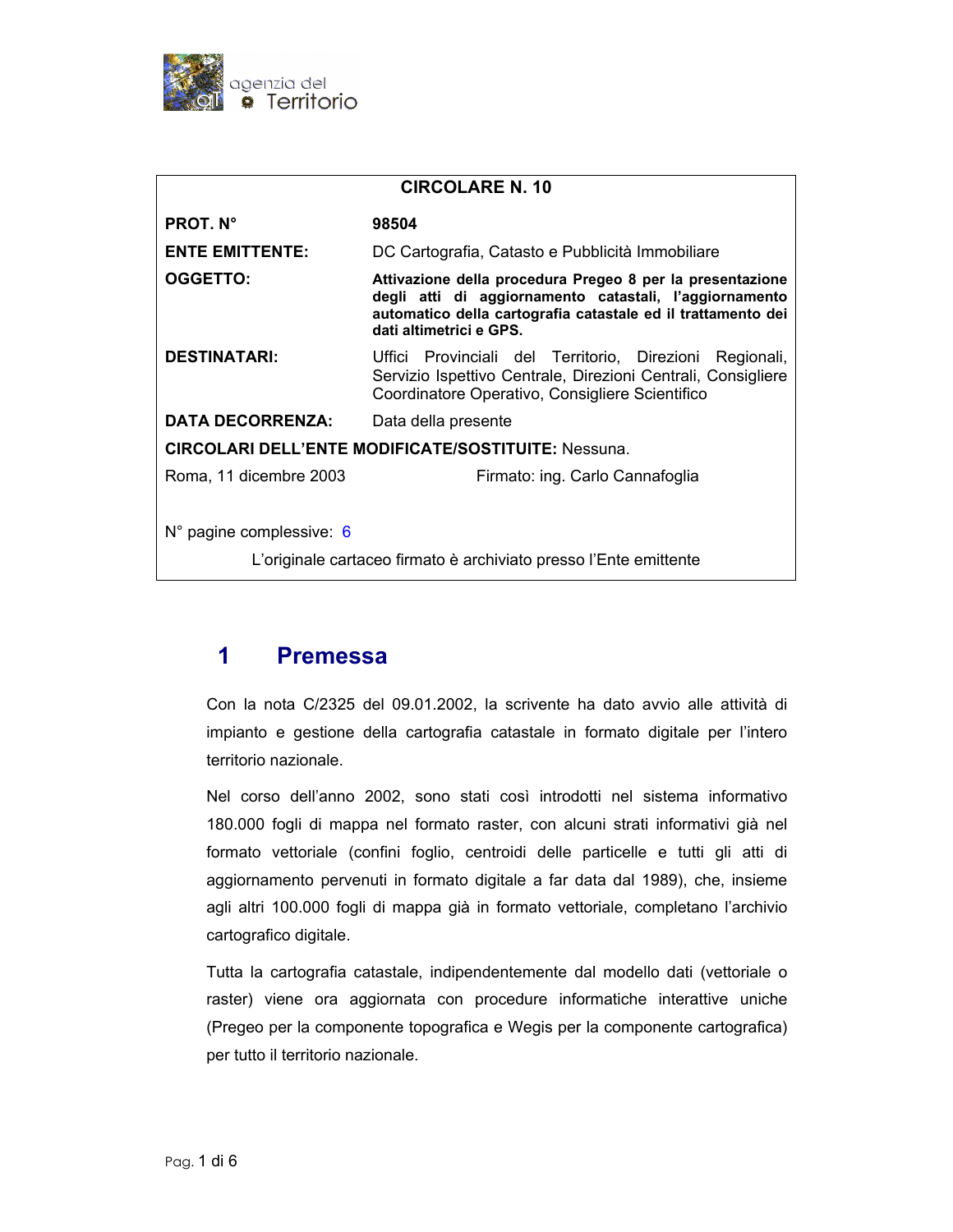

Circa 15.000 fogli di mappa sono ancora conservati su supporto cartaceo e continueranno ad essere aggiornati con procedure manuali, fino al momento in cui verranno trasposti in formato digitale, attività prevista per il prossimo anno.

Per ottimizzare il processo di aggiornamento degli archivi, è stata predisposta una nuova procedura informatica, denominata Pregeo 8, sulle modalità di predisposizione, gestione ed elaborazione dei dati di aggiornamento, che consentirà di aggiornare la cartografia e l'archivio amministrativo-censuario del catasto dei terreni, in modalità completamente automatica e di veicolare gli atti di aggiornamento da e verso l'Agenzia, attraverso la rete telematica.

## $\overline{2}$ Normativa di riferimento

Il quadro normativo nel quale si inserisce la presente Circolare è costituito prevalentemente dalle norme sottoindicate:

- Testo Unico delle Leggi sul Nuovo Catasto dei Terreni, approvato con R.D. 8 ottobre 1931, n. 1572 e successive modificazioni;
- Regolamento approvato con R.D. 12 ottobre 1933, n. 1539, per l'esecuzione delle leggi sul riordinamento dell'imposta fondiaria;
- Legge 17 agosto 1941, n. 1043, che, all'art. 4 comma 1, stabilisce: "le mappe catastali possono essere anche altimetriche";
- D.M. 30 novembre 1949 con cui è stata approvata l'«Istruzione per le operazioni trigonometriche»;
- D.P.R. 26 ottobre 1972, n. 650, "Perfezionamento e revisione del sistema catastale"
- D.D. 19 gennaio 1988, n. 4A/322 con cui è stata approvata l'«Istruzione per il rilievo catastale di aggiornamento»;
- Circolare 26 febbraio 1988, n. 2 concernente «Nuove procedure per il trattamento automatizzato degli aggiornamenti cartografici. Disposizioni per la gestione degli atti geometrici di aggiornamento» e successive integrazioni e modificazioni;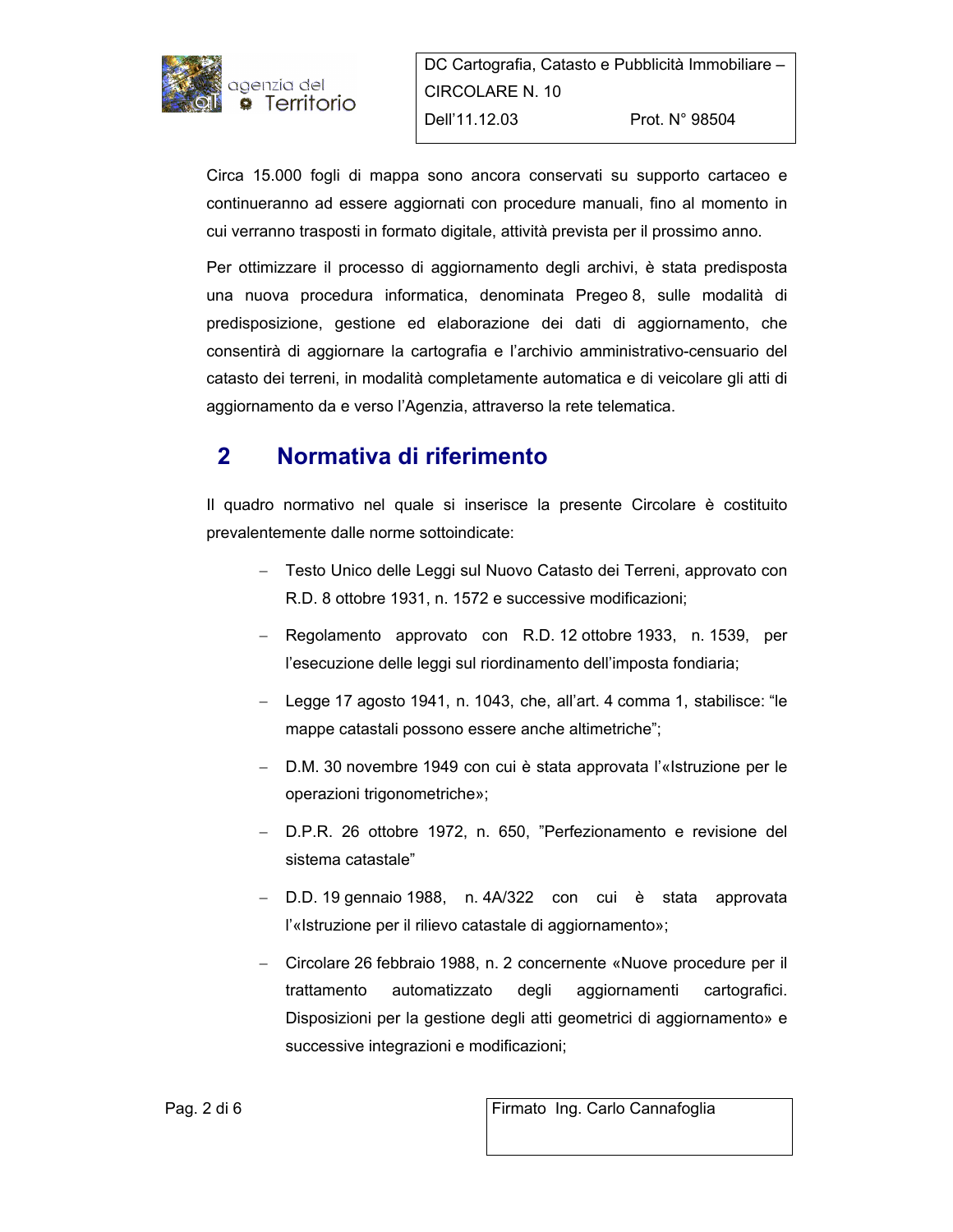

- Regolamento, recante norme per l'automazione delle procedure di aggiornamento degli archivi catastali e delle conservatorie dei registri immobiliari, adottato con decreto del Ministro delle Finanze 19 aprile 1994, n. 701 ed in particolare l'art. 5 - comma 3, che stabilisce la modifica o l'integrazione dei modelli delle formalità e delle procedure attraverso provvedimento del Direttore Generale;
- $-$  D.M. 2 gennaio 1998, n 28 che, all'art. 16 comma 2, prevede l'altimetria quale aspetto dell'informazione metrica delle mappe catastali;
- Provvedimento 3 dicembre 2003, di approvazione ed adozione della "Procedura Pregeo 8 per la presentazione degli atti di aggiornamento catastali, l'aggiornamento automatico della cartografia catastale ed il trattamento dei dati altimetrici e GPS".

Quest'ultimo provvedimento è composto da:

- Procedura informatica Pregeo 8 per la presentazione degli atti di aggiornamento catastali, l'aggiornamento automatico della cartografia catastale ed il trattamento dei dati altimetrici e GPS (disponibile sul sito www.agenziaterritorio.it);
- Istruzione sull'utilizzo della metodologia GPS e delle informazioni altimetriche nel rilievo catastale di aggiornamento (disponibile sul sito www.agenziaterritorio.it);
	- Disposizione Operativa sull'utilizzazione della Procedura Pregeo 8 per la presentazione degli atti di aggiornamento catastali, l'aggiornamento automatico della cartografia catastale ed il trattamento dei dati altimetrici e GPS (disponibile sul sito www.agenziaterritorio.it).

### $3<sup>1</sup>$ La nuova procedura di aggiornamento

Fermi restando tutti i principi sanciti nella circolare 2/88, la nuova Procedura Pregeo 8 amplia le possibilità operative di predisposizione e di trattamento degli atti geometrici di aggiornamento, e prevede le modalità di acquisizione e di trattamento del dato altimetrico, che entra ora a far parte del rilievo di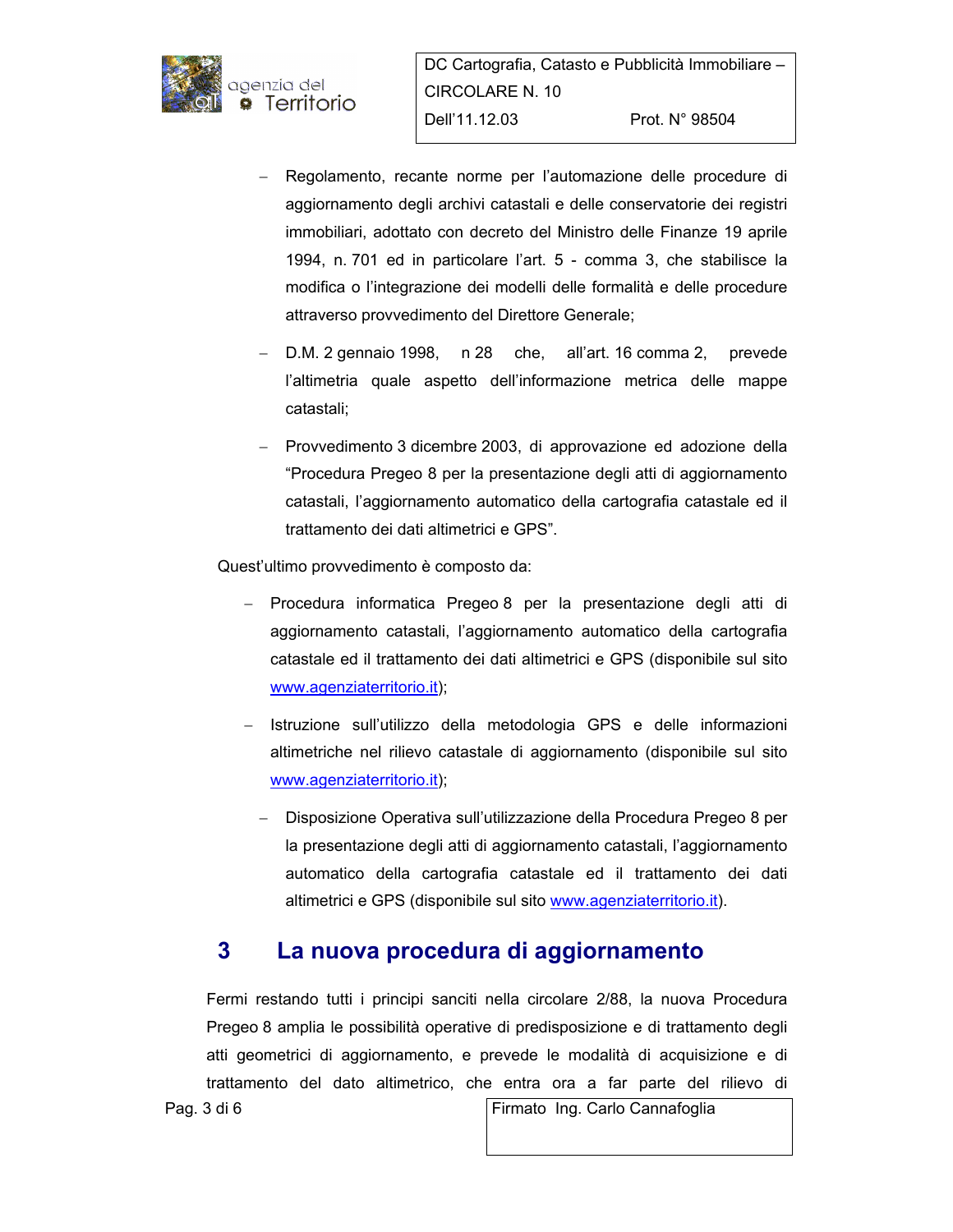

aggiornamento (limitatamente ad alcuni punti), e deve essere fornito dai tecnici esterni, quale ulteriore elemento informativo della cartografia catastale.

A tale riguardo non sembra inutile sottolineare, anche in questa sede, un concetto per altro ben specificato nella Disposizione Operativa, ovvero che la valenza dell'informazione altimetrica resta circoscritta all'ambito topografico e non incide sull'aspetto catastale dell'atto.

In altri termini, eventuali errori nei dati altimetrici non potranno costituire motivo di sospendibilità né di rallentamento dell'iter di approvazione dell'atto stesso.

# 4 Principali elementi innovativi introdotti dalla **Procedura Pregeo 8**

I principali elementi innovativi introdotti dalla nuova Procedura, per gli aspetti gestionali, riguardano:

- il rilascio dell'estratto di mappa in formato digitale da parte dell'ufficio;
- la convalida dell'estratto di mappa digitale autoallestito dal professionista;
- la predisposizione della proposta di aggiornamento in formato digitale da parte del professionista;
- l'esame tecnico dell'atto di aggiornamento direttamente in front-office;
- l'aggiornamento simultaneo ed in tempo reale dell'archivio cartografico e amministrativo-censuario del catasto dei terreni.

Le innovazioni indicate sono finalizzate a garantire il regolare flusso degli atti di aggiornamento correnti e ad evitare la formazione di arretrato, perseguendo cosi l'aggiornamento e l'allineamento tra le variazioni degli oggetti immobiliari intervenute sul territorio ed i corrispondenti dati negli archivi catastali.

I principali elementi innovativi introdotti dalla nuova Procedura, per gli aspetti di rilevamento topografico, riguardano:

- la possibilità di utilizzare la metodologia GPS nell'esecuzione del rilievo catastale di aggiornamento;
- l'obbligo di acquisire i dati altimetrici per alcuni punti del rilievo, secondo le modalità indicate nella "Disposizione Operativa sull'utilizzazione della Procedura Pregeo 8 per la presentazione degli atti di aggiornamento catastali,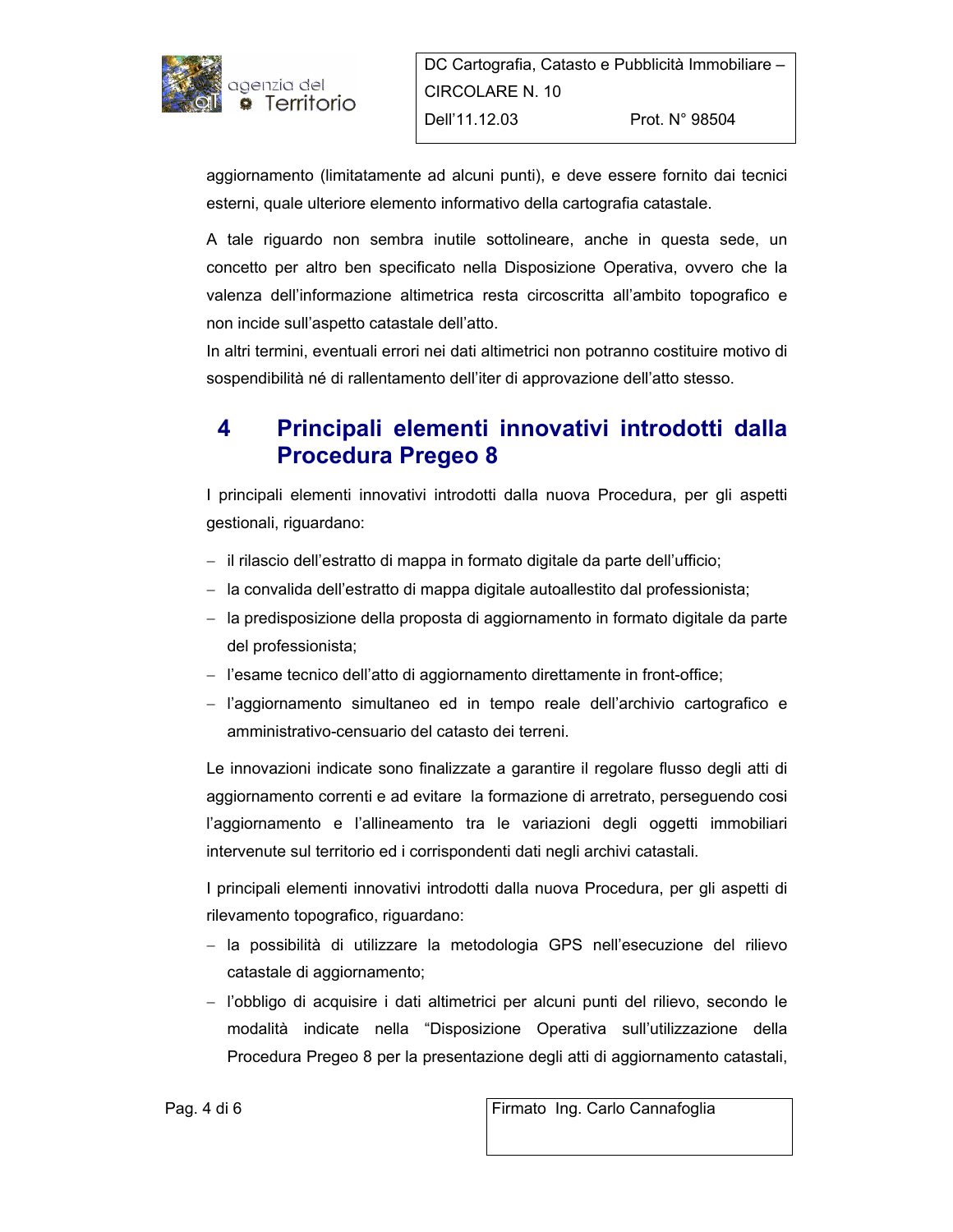

l'aggiornamento automatico della cartografia catastale ed il trattamento dei dati altimetrici e GPS".

Fondamentale importanza assume in tale ambito la tempestività del rilascio dell'estratto di mappa da parte dell'ufficio, per non vanificare i benefici nella nuova procedura informatica, tenendo anche conto che, in questo quadro, i tecnici professionisti provvederanno a predisporre la proposta di aggiornamento in forma digitale, per il rapido inserimento in banca dati.

#### Modalità di attivazione della nuova procedura 5

Come già specificato, la formale adozione della Procedura Pregeo 8 e dell'annessa Istruzione è oggetto del provvedimento in data 3/12/2003 del Direttore dell'Agenzia del Territorio, pubblicato sulla Gazzetta Ufficiale N. 285 del 9/12/2003).

Il testo è disponibile sul sito www.gazzettaufficiale.it, accessibile dal sito intranet dell'Agenzia del Territorio, tramite  $\mathbf{ii}$ seguente indirizzo: http://intranet.territorio.finanze.it/link.htm.

Ai fini di una larga e tempestiva diffusione del Provvedimento alle categorie professionali locali, è opportuno che copia dello stesso venga esposta nei locali dell'Ufficio accessibili agli utenti esterni.

L'attivazione della nuova Procedura Pregeo 8 avverrà gradualmente in un arco di tempo di circa 6 mesi a decorrere dal mese di dicembre 2003, e scaglionata secondo gruppi di Uffici, via via selezionati tenendo conto della situazione di allineamento degli archivi.

Ciascun Ufficio provinciale provvederà a comunicare la data di attivazione della nuova Procedura e della relativa Istruzione, con un anticipo di almeno quindici giorni, agli Ordini e Collegi territorialmente competenti, mentre questa Direzione Centrale fornirà le informazioni di cui trattasi ai Consigli nazionali delle categorie professionali abilitate alla presentazione degli atti di aggiornamento catastale.

La scrivente provvederà a comunicare il calendario dell'attivazione della Procedura Pregeo 8 per i diversi gruppi di Uffici.